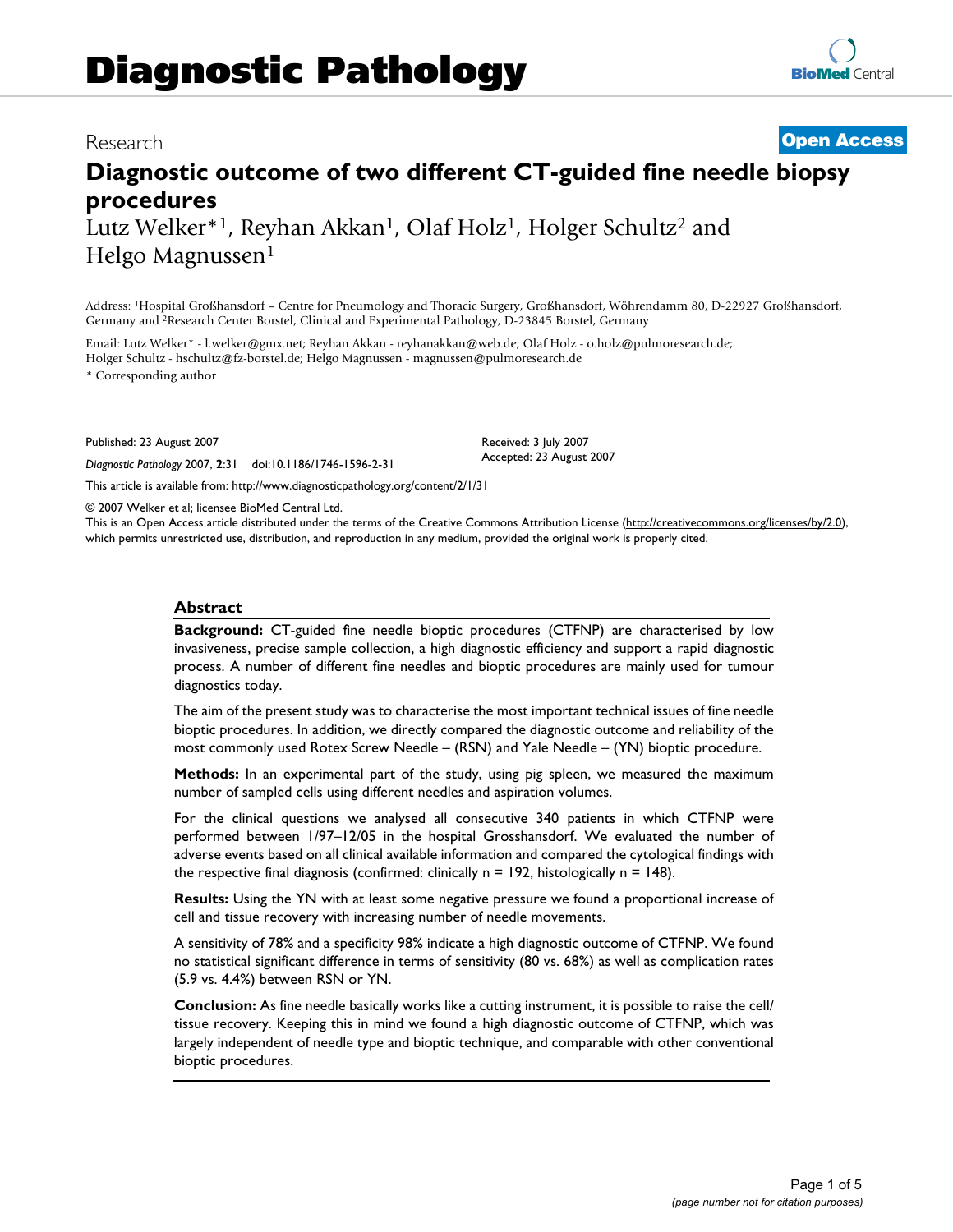# **Background**

Fine needle biopsy is a well established and a commonly used procedure in tumour diagnostics. In addition to the conventional endoscopic and percutaneous fine needle punctures there is an increasing interest in the use of flexible endosonographic ultrasound giuded fine needle aspiration biopsies. Based on the main technical principle the large number of different needles can be grouped into core-, cutting- and aspiration needles. Core- and cutting needle specimens are generally suitable for embedding and histological analysis, while aspiration needle specimen comprise most often smaller cell and tissue fragments, which should be evaluated by cytology. It has to be considered that most needles work by applying at least two functional principles; e.g. a YN both cuts and aspirates. Despite the long tradition of fine needle biopsy diagnostics, very little is known about the exact mechanisms that influence the quality and the outcome of the procedure.

The aim of the present study was therefore to answer the following questions: (1) Which are the technical factors relevant for successful use of RSN and YN? (2) What is the rate of adverse events using RSN and YN? (3) What is the diagnostic outcome of CT-guided RSN- and YN-punctures in benign and malign thoracic lesions?

# **Methods**

#### *Fine needles*

The fine needles used in this study are shown in figure 1 and listed in table 1. The Rotex Screw Needle was supplied by Ursus Konsultant AB (Stockholm, Sweden), the Yale-Spinal-Needle by Becton Dickinson GmbH (Heidelberg, Germany), the Vacu-Cut-Needle and the Auto-Vac-Needle by BARD GmbH/Angiomed (Karlsruhe, Germany), and the Venipuncture Needle acc. to Strauss by B Braun (Melsungen Germany).

# *Experimental part*

First we measured the negative pressure obtained with different needles at different evacuation volumes (20 and 50 ml) and for different needle lengths. Next we determined the influence of needle handling (number of punctures) at maximum negativ pressure, on the sampled cell number using the YN and the RSN. These experiments were performed using fresh pig spleen tissue. The revealed cells were stained by trypan blue and total cell counts were assessed in a Neubauer chamber. For control cytospin slides were prepared from 50,000 cells (600 cpm, 15 min; Heraeus Sepatech Omnifuge 2.0 RS; Heraeus Sepatech, Hanau, Germany) and stained with May-Gruenwald-Giemsa for the cytological examination.

#### *Clinical part*

The clinical part of the study was based on the data of all consecutive patients undergoing CT-guided fine needle bioptic procedures at the hospital Großhansdorf in the period from January 1997 to December 2005. In total we included 340 patients (243 m, 97 f). To determine the diagnostic outcome we compared the cytological result of 74 RSN- and 364 YN-biopsies with 192 clinically and 148 (132 specimens obtained during surgery) histologically verified final diagnosis. In addition, we determined the number of adverse events during and at least 24 hours after the procedure.

For each fine needle bioptic procedure the needle was inserted at least three times and a cytological analysis was performed for each of these samples. If at least in one of these samples malignant cells or cells of uncertain dignity were found the cytological diagnosis was malignant or uncertain. If in none of the samples malignant cells or cells of uncertain dignity were found the cytological diagnosis was benign.

# *Data analysis*

Median values and quartiles of cell numbers were computed and compared by Mann-Whitney-U test. Sensitivity, specificity and diagnostic reliability were computed as usual. Sensitivity and specificity were compared between different criteria by the Fishers exact test or the one-sided test of proportions, if appropriate. Statistical significance was assumed for  $p < 0.05$ .

# **Results**

# *Experimental results*

Although the majority of fine needles depend on the generation of a negative pressure there are remarkable differences between manufactors and needle models. Entering the Autovac and Vacu cut needles into pig spleen it was possible to generate only very limited negative pressure (always below 80 mbar, fig. 2). In contrast to these needles we measured a maximum negative pressure of 940 mbar and 931 mbar using the venipuncture needles acc. to Strauss or the YN respectively (fig. 2).

#### **Table 1: Outer diameter, length and costs of different bioptic needles**

| Model                                            |             |            | Ø in mm Length in mm costs in Germany |
|--------------------------------------------------|-------------|------------|---------------------------------------|
| <b>Rotex Screw Needle</b><br>Yale Spinal Needle  | 0.8<br>0.7  | 90<br>90   | 58.90 €<br>1.33 $\epsilon$            |
| Vacu Cut Needle                                  | 0.8         | 100        | 18.41€                                |
| Vacu Cut Needle<br>Autovac Needle                | 0.8<br>0.95 | 200<br>150 | 18.41€<br>19.17€                      |
| Venipuncture<br>Needle acc. to<br><b>Strauss</b> | 1.5         | 43         | 5.33 $\epsilon$                       |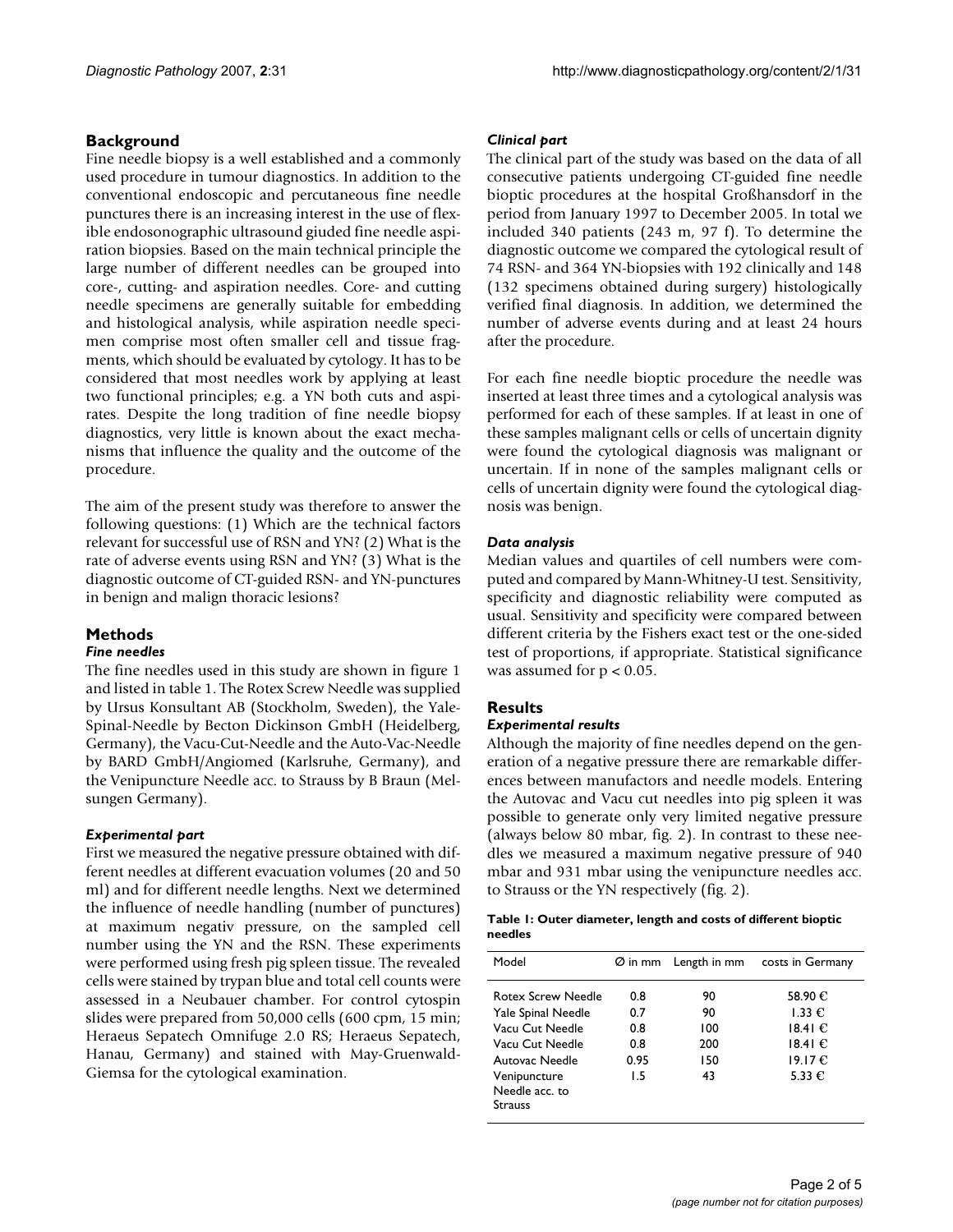



The main aim of fine needle biopsies is to collect a minimum required number of cells to allow a cytological analysis. With a single insertion of the RSN into a pig spleen we sampled a median (range) number  $0.85 \times 10^6$  (0.83– 0.87) cells. This needle needs to be pulled out after each bioptic procedure to release the cell specimen prior to the next insertion.

In contrast to RSN the YN does not need to be pulled out completely and can be insert into the tumour repeatedly by small needle movements. The number of these movements was directly proportional to the number of aspirated cells. Applying a sufficient negative pressure during these movements has further increase the efficacy of the YN. There were no differences between 20 ml or 50 ml aspiration volumes (fig. 3).



#### Figure 2

Pressure-time-curves with different needles and different needle length using evacuation volumes of 20 and 50 ml.

#### *Clinical results*

We performed 438 fine needle biopsies in 340 patients, using the YN in 364 cases. In the majority of cases  $(n =$ 192) the final diagnosis was based on clinical findings and follow up. In 148 cases it was based on an independently performed histological analysis.

In 200 of 266 patients (75.2 %) with malignant tumours, the tumour was detected by cytology. In 61 of 62 patients with benign lesions the cytological analysis of fine needle bioptic material was able to determine the correct underlying dignity. Only in 12 patients neither clinical information ( $n = 10$ ) nor histological analysis ( $n = 2$ ) were able to find the correct dignity of the lesion.

Overall CTFNP of pulmonary lesions showed a sensitivity of 78 % and a specificity 98 % resulting in a diagnostic reliability of 77 % (table 2). CTFNP in the cases, in which the final diagnosis was confirmed clinically, showed a better sensitivity and specificity as compared to the histologically confirmed cases. However, neither in the clinical nor in the histologically validated cases a significant difference between YN and RSN could be detected (Fishers exact test  $p = 0.34$ ; Tab. 2).

It is well known, that the success of a bioptic procedure critically depends on the sampling accuracy. Therefore the size of the lesion is important, and there should be a relationship between the volume of a tumour and the diagnostic reliability of the applied method.

In 132 resected tumours we were able to determine the exact tumour size and volume respectively. Below a tumour volume of 20 cm3 we found a much lower sensitivity and lower diagnostic reliability as compared to larger tumours (Fishers exact Test  $p = 0.016$ ; Tab. 3).

#### *Rate of adverse events*

The main adverse event of fine needle biopsy are a pneumothorax and intrapulmonal hemorrhage. In this study we observed a pneumothorax in 5.5 % of patients (9/ 163). All these were very small and only detectable by CT.

| Table 2: CTFNP – Sensitivity, specificity and diagnostic |  |
|----------------------------------------------------------|--|
| reliability                                              |  |

| Validated by:        | n   | sensitivity in % | specificity in % | diagnostic<br>reliability in % |
|----------------------|-----|------------------|------------------|--------------------------------|
| Clinical<br>findings | 192 | 84.6             | 100.0            | 83.9                           |
| YN                   | 164 | 83.0             | 100.0            | 82.9                           |
| <b>RSN</b>           | 28  | 91.7             | 100.0            | 89.3                           |
| Histology            | 148 | 70.8             | 93.8             | 68.2                           |
| YN                   | 114 | 68.0             | 92.3             | 66.7                           |
| <b>RSN</b>           | 34  | 80.0             | 100.0            | 73.5                           |
| Total                | 340 | 77.8             | 98.4             | 77.1                           |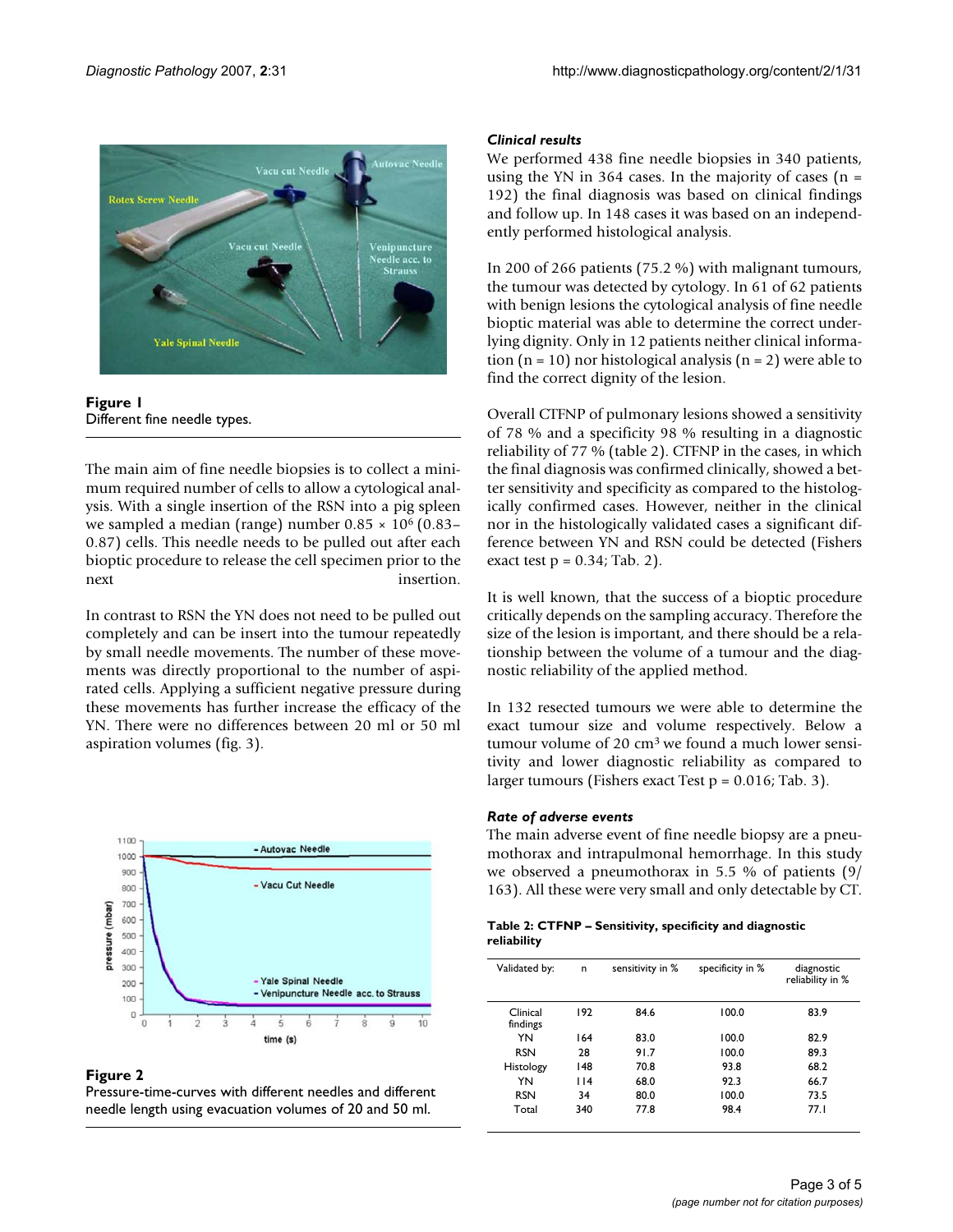

#### **Figure 3**

Pig spleen model – fine needle biopsy: number of harvested cells versus needle type and handling (median and range). Squares = YN without negative pressure, tri-angles = YN using 20 ml aspiration volume, diamonds = YN using 50 ml aspiration volume, circles = Rotex Screw Needle.

Additional 16 patients suffered from larger pneumothorax which was detectable by conventional X-ray. Only in 7 of these patients it was necessary to apply a drainage. The rate of adverse events was not different between RSN- and YN-biopsies (5.9 vs. 4.4%) (Fishers exact test  $p = 0.291$ ; Table 4).

# **Discussion**

In order to optimize the outcome of fine needle biopsy it is important to keep in mind, that all needles basically work like cutting instruments. Here we were able to show, that first of all the extend of needle movements raise the cell/tissue recovery and result in a high diagnostic outcome of CTFNP, which is even comparable with other conventional bioptic procedures. Both sensitivity and specificity, as well as complication rates were largely independent of needle type and bioptic technique.

**Table 3: Sensitivity, specificity and diagnostic reliability vs. tumour volume (resected tumours, n = 132)**

| Tumour volume<br>in $cm3$ | n  | sensitivity<br>in% | specificity<br>in% | diagnostic<br>reliability in % |
|---------------------------|----|--------------------|--------------------|--------------------------------|
| < 10                      | 44 | 57.I               | 85.7               | 56.8                           |
| $10 - 20$                 | 21 | 57.9               | 100.0              | 61.9                           |
| $20 - 30$                 | 13 | 83.3               | 100.0              | 76.9                           |
| $30 - 70$                 | 19 | 77.8               | 100.0              | 73.7                           |
| >70                       | 35 | 84.8               | 100.0              | 80.0                           |

**Table 4: CTFNP – pneumothorax-rate RSN and YN (exclusively patients with histologically verified final diagnosis, n = 148)**

|                              | <b>RSN</b>   | YN           |
|------------------------------|--------------|--------------|
|                              |              |              |
| Number of patients           | 34           | l 14         |
| Pneumothorax                 | rate $% (n)$ | rate $% (n)$ |
| According CT-findings        | 8.8(3)       | 14.0(16)     |
| According Conventional X-ray | 14.7(5)      | $9.7$ (11)   |
| Thorax drainage necessary    | 5.9(2)       | 4.4(5)       |

In the recent years, cytology of the respiratory tract has been revolutionized by a high degree of sophistication in radiologic technology and sonography, making a precise visualization and localization of tumours in the lungs, bronchi, mediastinum or chest wall possible. Between 1997 and 2005 the files of the hospital Großhandorf cytology laboratory recorded a total of 9380 fine needle specimens (4847 rapid on site analysis). Basically any patient found to have a demonstrable radiolographic tumour is a potential candidate for a fine needle biopsy. A further decision on whether or not to proceed with this procedure is usually based on the morphologic evidence provided by prior cytologic and histologic specimens obtained from the respiratory tract and on the clinical relevance of morphological findings.

From all fine needle specimens several direct smears are prepared and air dryed. One of these smears will be chosen for rapid or standard Giemsa staining. Because of direct sampling within the tumour by a fine needle, these specimen most often contain large numbers of cancer cells and tissue fragments, leaving generally additional unstained slides for further routine- or immuncytological staining procedures. Despite that, the amount of material as well as the number of slides are usually limited and occasionally there are 9 patients (2.6 % in our case), in whom a cancer is suspected but can not be conclusively diagnosed by cytology alone.

In pneumology CTFNP are well established diagnostic procedures and in clinical practise a number of different needles are used. Despite of all technical differences all fine needles have in common that they function like a cutting instrument. In addition, turning and repeated puncture movements help to gain small cell clusters and tissue fragments. Although a applied negative pressure can assist in raising the amount of cells, this factor is of limited importance compared to the effect of cutting. This would explain that although a large differences in negative pressure between needle types exist (fig. 1), we found a similar diagnostic outcome with NN and YN. In addition, the number and handling of repeated punctures influenced the success of a fine needle biopsy, as we were able to show in our experiments with pig spleen (fig. 2).